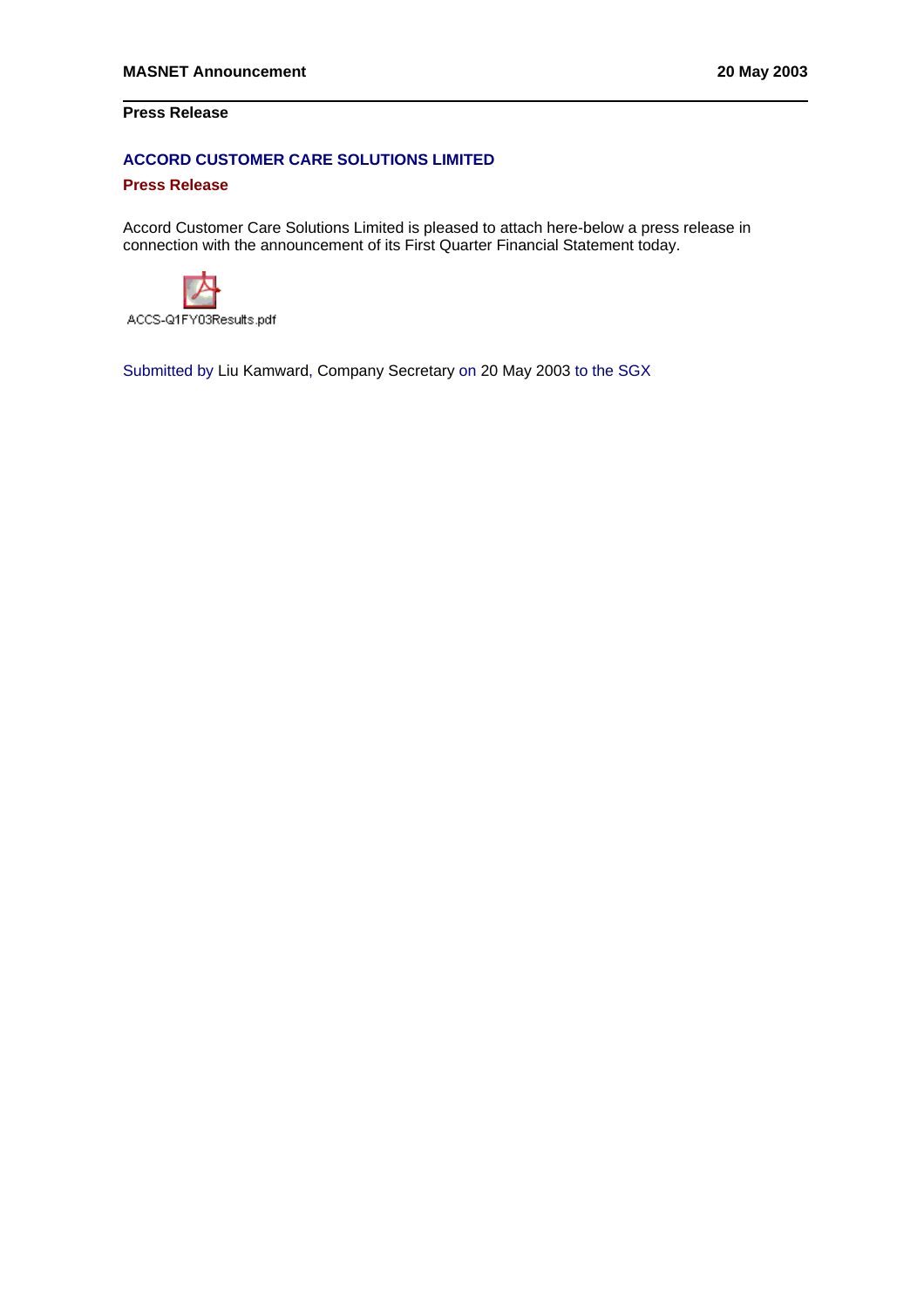

## **PRESS RELEASE**

### **CONTACT INFORMATION**

**August Consulting**  Karen Ting, karen@august.com.sg Winston Choo, winston@august.com.sg Tel: 6733 8873 Fax: 6733 9913

# **ACCS' Q1 net profit surges 38% to \$3 million**

- *Revenue soars 20% to \$15.8 million*
- *Group expands presence in Malaysia, the PRC, the Philippines and penetrates new markets in Vietnam and the UAE*

**SINGAPORE – 20 May 2003 –** Mainboard-listed Accord Customer Care Solutions Limited ("ACCS"), a leading provider of After-Market Services (AMS) for mobile communication and high-tech consumer products in Asia Pacific, today reported a 38% hike in net profit after tax to \$3.0 million for the first quarter ended 31 March 2003. This is against \$2.2 million achieved in the same period last year.

Group revenue jumped 20% to \$15.8 million from \$13.2 million, boosted by an expanded network of service centres in existing markets like Malaysia, the PRC and the Philippines. 29 additional service centres were set up between April 2002 and March 2003 which brought about an increase in business volume.

This brings the total number of service centres in the Group's network to 103 as at 31 March 2003 versus 74 centres as at 31 March 2002.

Based on the latest Q1 results, earnings per share jumped 35% to 0.54 cents from 0.40 cents in Q1 FY2002 while net tangible asset value per share increased to 9.80 cents from 3.33 cents for full-year 2002.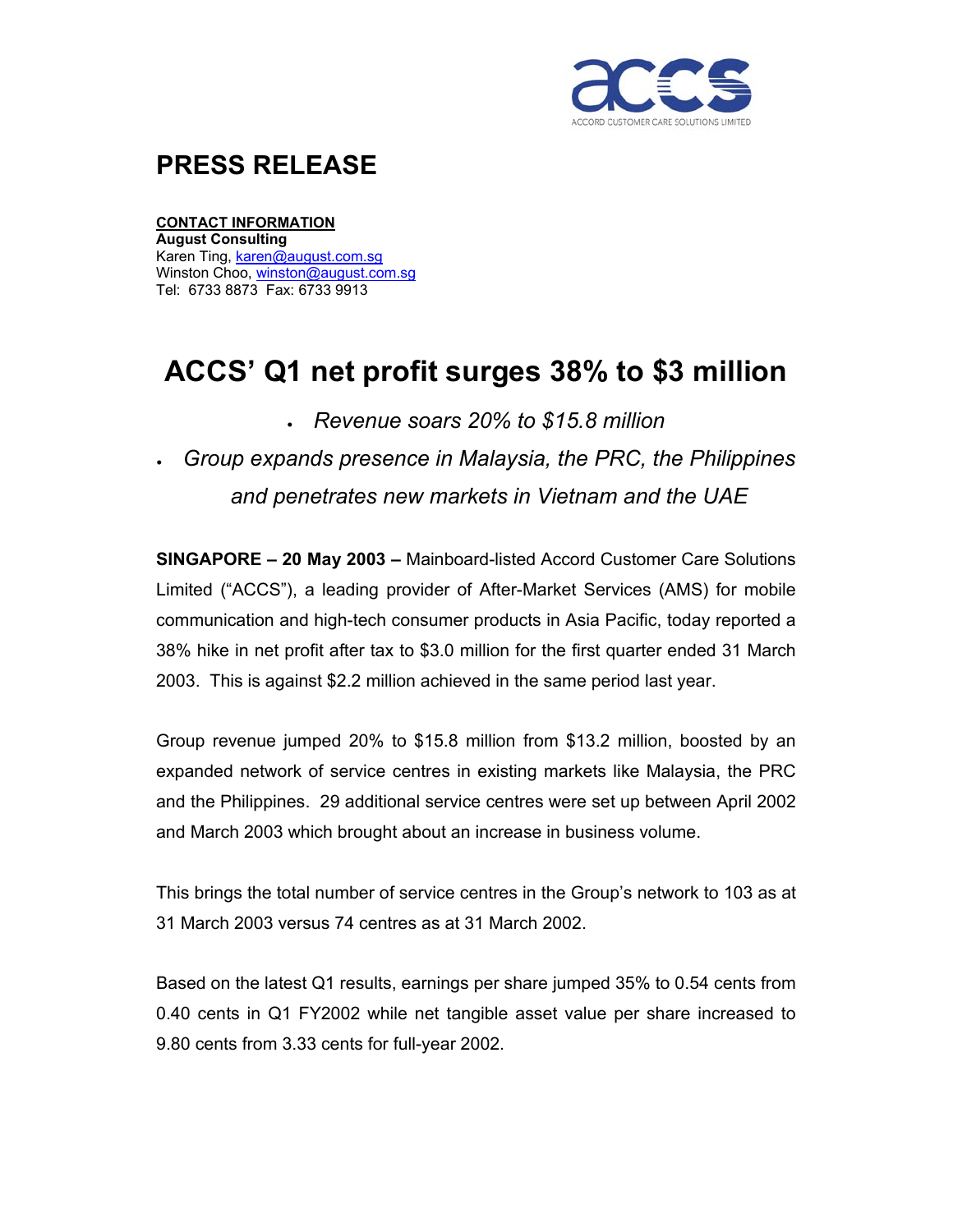"We are pleased with our achievements for the first quarter of the year and intend to ride on this growth momentum. We are opening up new markets and extending our lead in others. The Group has adopted a two-pronged strategy in expanding its network, namely, through organic growth and strategic acquisitions. Going forward, we intend to continue expanding our operations in key markets such as the People's Republic of China and Thailand," said Mr Victor Tan, Managing Director and CEO of ACCS.

In the PRC, the Group had just recently announced that it had entered into several partnerships with domestic companies. With these new agreements, ACCS has raised the number of service centres in China to 30 covering Beijing, Guangzhou, He Bei, Shan Dong, Shanghai, Suzhou and Tianjin.

Since the last announcement on new service centres on 15 April 2003, ACCS has added to its network an Alcatel Service Centre in Malaysia, a Nokia Care Centre and 2 DTAC Service Halls in Thailand, and a Nokia Professional Centre located at Suntec City Mall in Singapore.

The Group has also penetrated into new markets such as Vietnam and the UAE recently.

"Aside from expanding our network of service centres, we intend to add more third-party repair management centres to our current network. We are also exploring opportunities to do more regional projects involving the CDMA technology platform," added Mr Tan.

Currently, the Group is already managing the Regional Nokia CDMA Service Centre based in Singapore, which services CDMA handsets for Nokia in Australia, India, Indonesia and New Zealand.

Market conditions for the rest of this financial year are expected to remain challenging with recent events such as the outbreak of the severe acute respiratory syndrome (SARS). To-date, the Group's expansion plans and